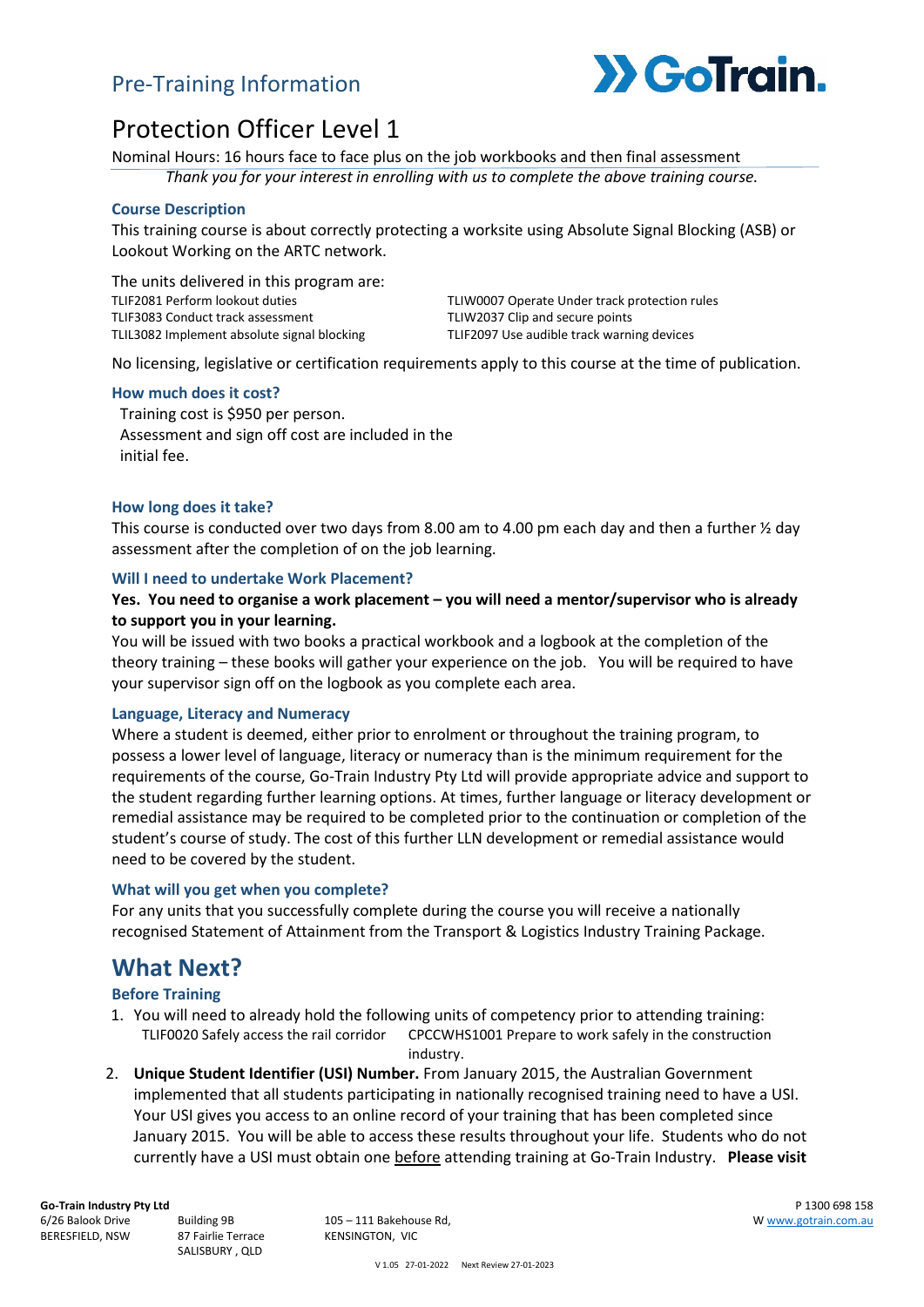## Pre-Training Information



**[www.usi.gov.au](http://www.usi.gov.au/) to obtain your USI**. We need you to provide us with your USI number as we cannot issue your certificate until the USI number is received.

- 3. To secure your spot in the course you need to enrol and pay for your course prior to commencement of training, please contact us to organise this.
- 4. Do you think you could apply for RPL or Credit Transfer? If so, please refer to our website for what to do next.
- 5. If you find you are unable to attend, can you please contact us within 48 hours of the scheduled training. If you provide less than 48 hours' notice of cancellation, we are unable to refund any monies paid.

#### **On the day of training we need you to**

- 1. Bring Photo ID Preferably a driver's licence or passport.
- 2. **Students must wear covered in shoes**. Please note that we have **a NO THONGS** policy and students will be sent home unless the correct footwear is worn.
- 3. Course must already be paid in full

#### **At the course**

- 1. When you attend the training, you will be asked to sign a Training Attendance Sheet. Signing the attendance sheet is an acknowledgement that you have read and understood this Pre-Training Information prior to attending the course.
- 2. This course will be delivered in a classroom environment by a qualified and experienced Rail Trainer.
- 3. All learning materials will be provided to you.
- 4. On completion of the training you will have an understanding of the procedures and duties for managing a worksite being protected under lookout working (LOW) or by Absolute Signal Blocking (ASB).
- 5. You will be required to complete assessments throughout the course.

#### **After Training**

- 1. Following the successful completion of the training, you will be given a practical workbook and on the job logbook to complete prior to undertaking your final assessments – these gather your work experience in each of the units. You should perform all relevant tasks and procedures as often as possible across the full range of relevant conditions - for example, during daylight and at night, in different weather conditions, in different geographical locations and terrain, with different equipment.
- 2. Once you have completed these books you can book in to complete your final assessment. To do this please contact our office on 1300 698 158

#### **Assessment**

- 1. You will need to bring your completed practical workbook and logbook to the final assessments the assessor will review your books and advise if you are ready to undertake the assessments:
	- a. If your books are satisfactory you will be able to undertake the assessments. The practical assessments may take place in a simulated environment or
	- b. If the assessor feels you need further experience they will advise you of the areas, you need to gain additional experience and you will need to gather this additional evidence before being able to undertake any further assessments.

#### **After Assessment**

- 1. **Statement of Attainment** If you successfully complete you will receive a nationally recognised Statement of Attainment showing each unit completed.
- 2. **Rail Industry Work (RIW) Card** You will need to update your Rail Industry Work (RIW) Card following this training - this is the national competency management system for rail workers. Please refer to the **[https://www.riw.net.au](https://www.riw.net.au/)**/website for further information.

BERESFIELD, NSW

105 – 111 Bakehouse Rd, KENSINGTON, VIC